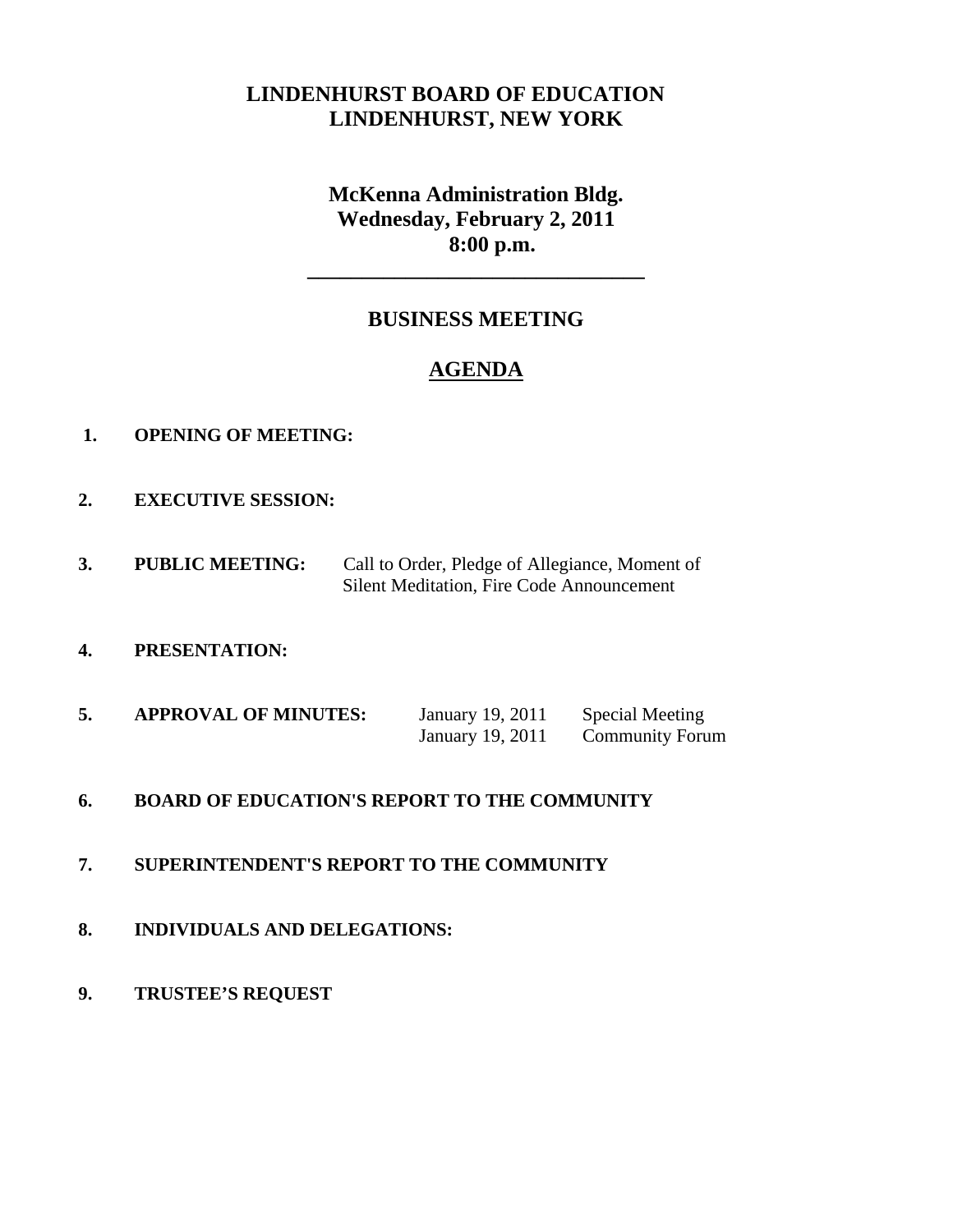### **10. SUPERINTENDENT'S RECOMMENDATIONS**

#### **a. Recommendation: FIELD TRIPS**

Recommended Action: Upon a motion made by \_\_\_\_\_\_\_\_\_\_\_\_\_\_ Seconded by \_\_\_\_\_\_\_\_\_\_\_\_\_\_\_\_, the following resolution is offered

 RESOLVED that the Board of Education, upon the recommendation of the Superintendent, Approves the following field trip(s):

#### **High School**

| Fri/Sat | April 15-26, 2011                      | Approximately 85 members of the History Club and<br>Italian Club will travel to Boston to explore the r<br>roots of our country as well as the roots of the |
|---------|----------------------------------------|-------------------------------------------------------------------------------------------------------------------------------------------------------------|
|         |                                        | Italian-American culture in Boston's Little Italy.<br>Students will be transported via bus.                                                                 |
|         | <b>Albany Avenue Elementary School</b> |                                                                                                                                                             |

Wednesday June 15, 2011 Approximately 101 5<sup>th</sup> Grade Students will travel to NYC to see The Addams Family and have lunch at Planet Hollywood. Students will be transported via bus.

Note: See enclosed.

Vote on the motion: Yes:

No:

Abstained:

Motion carried/defeated.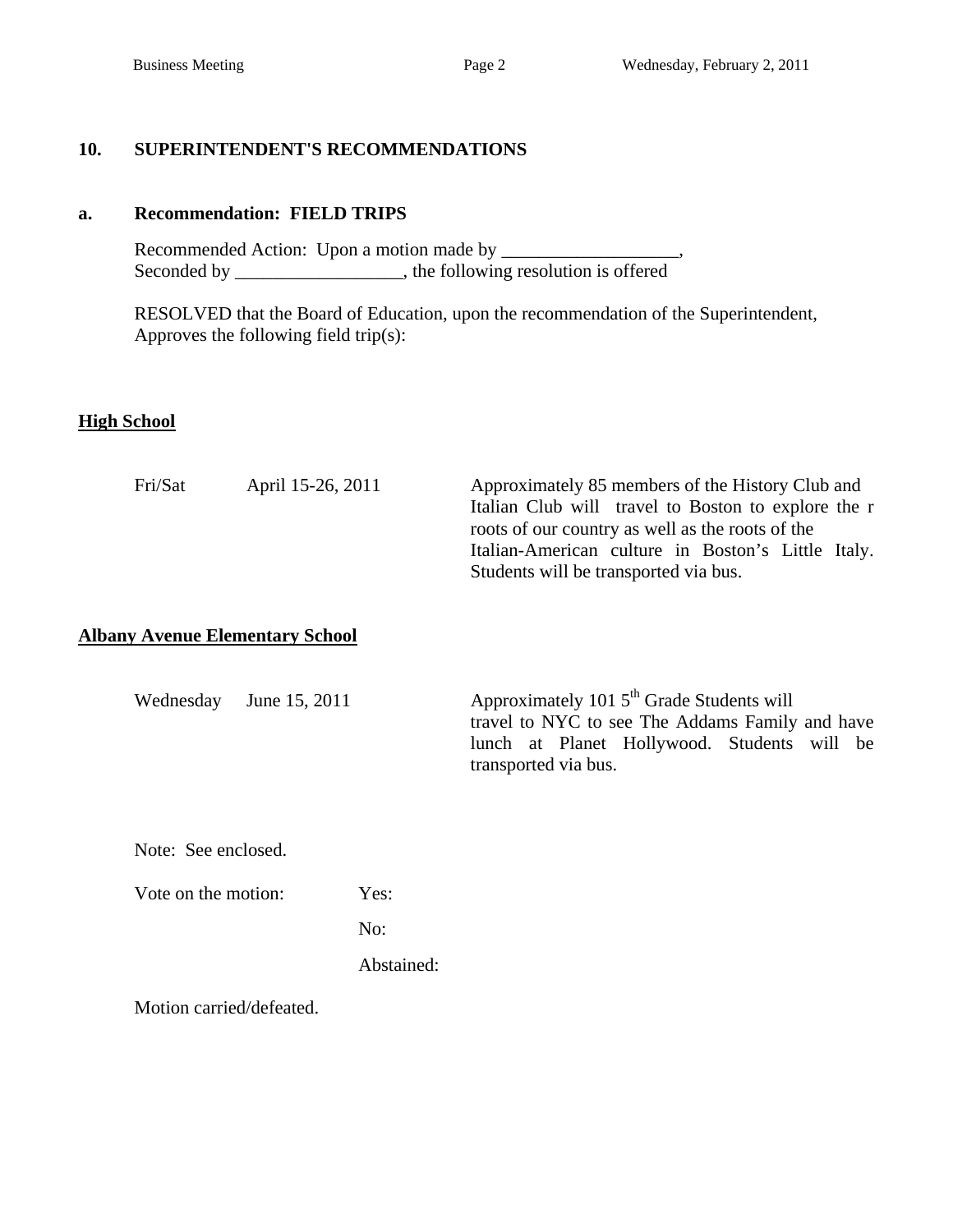#### **b. Recommendation: BUDGET TRANSFERS**

 Recommended Action: Upon a motion made by \_\_\_\_\_\_\_\_\_\_\_\_\_\_\_\_\_\_\_, Seconded by \_\_\_\_\_\_\_\_\_\_\_\_\_\_\_\_\_, the following resolution is offered

 RESOLVED that the Board of Education, upon the recommendation of the Superintendent, approves the attached budget transfers over \$5,000.00.

Note: See enclosed.

Vote on the motion: Yes:

No:

Abstained:

Motion carried/defeated.

#### **c. Recommendation: CULLEN & DANOWSKI FOOD SERVICE REVIEW**

 Recommended Action: Upon a motion made by \_\_\_\_\_\_\_\_\_\_\_\_\_\_\_\_\_\_\_, Seconded by \_\_\_\_\_\_\_\_\_\_\_\_\_\_, the following resolution is offered

 RESOLVED that the Board of Education, upon the recommendation of the Superintendent, enter into an agreement with Cullen & Danowski, LLP, for Internal Auditing Services related to the food services at a cost not to exceed \$14,000.00.

Note: See enclosed.

Vote on the motion: Yes:

No:

Abstained:

Motion carried/defeated.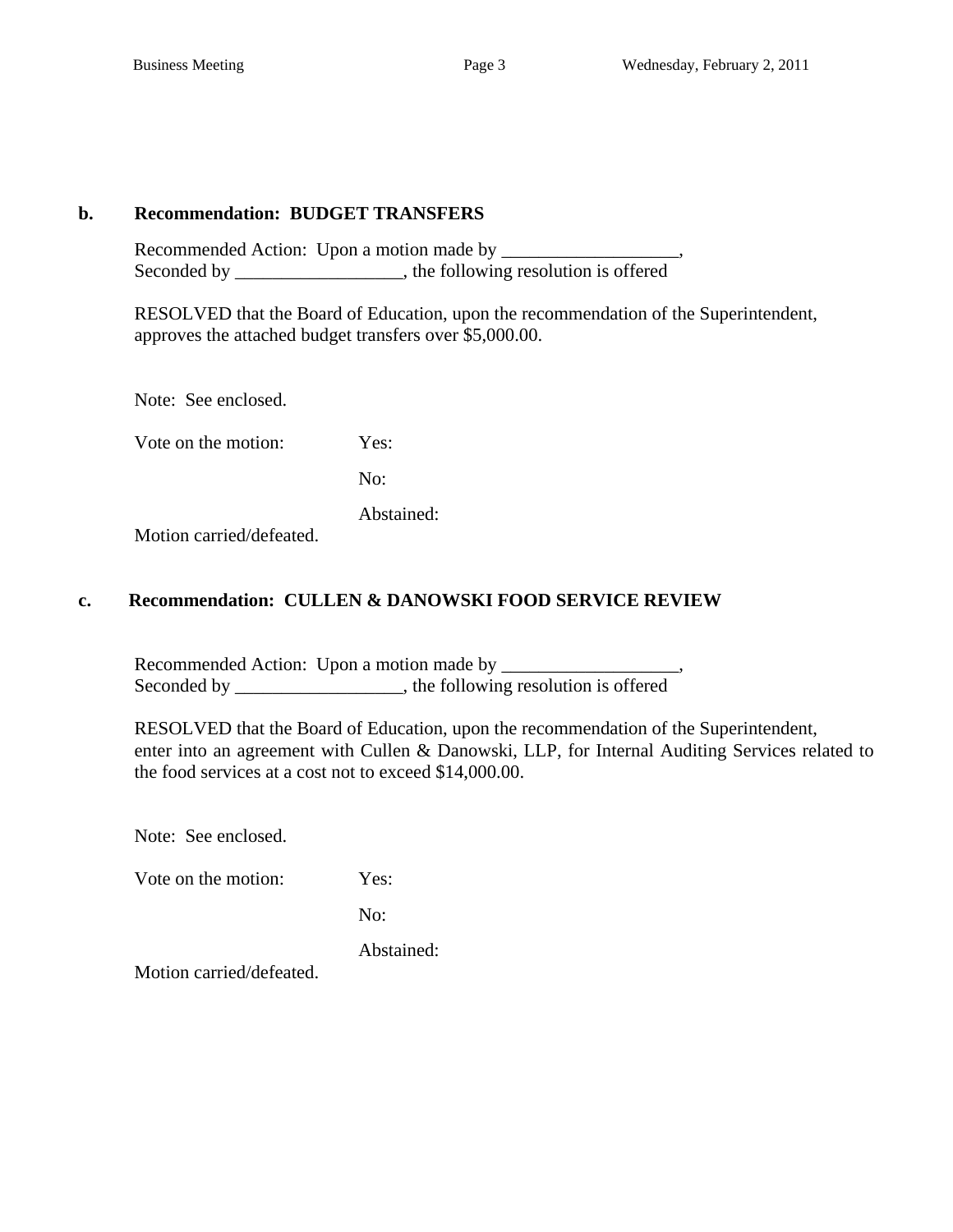# **c. ANNUAL BUDGET VOTE AND TRUSTEE ELECTION**

Upon a motion made by \_\_\_\_\_\_\_\_\_\_, seconded by \_\_\_\_\_\_\_\_\_\_, the following resolution is offered

Upon the recommendation of the Superintendent of Schools, it is RESOLVED, that the Annual Budget Vote and Trustee Election in the Lindenhurst Union Free School District, Town of Babylon, Suffolk County, New York be held on Tuesday, May 17, 2011 from 6:00 AM to 9:00 PM, and be it further

RESOLVED, THAT PURSUANT TO Section 2017 of the Education Law, a Public Hearing for the purpose of discussion of the expenditure of funds and budgeting thereof be held at 8:00 PM on May 4, 2011 at the McKenna Administration Building, Lindenhurst, New York and be it further

RESOLVED, THAT Legal Notice of the Public Hearing, as required by law be published in NEWSDAY on April 1, 2011 and May 15, 2011 April 29, 2011and May 13, 2011 and in the NEIGHBOR NEWSPAPER on March 30, 2011, April 13, 2011, April 27, 2011 and May 11, 2011 and be it further

RESOLVED, THAT Legal Notice of the Annual Budget Vote and Trustee Election, as required by Law be published in NEWSDAY on April 1, 2011, April 15, 2011. April 29, 2011 and May 13, 2011 and in the NEIGHBOR NEWSPAPER on March 30, 2011, April 13, 2011, April 27, 2011 and May 11, 2011.

RESOLVED, that this School District, by resolution previously adopted, did divide in five (5) election districts. The following schools are hereby designed as polling places:

Election District No. 1 (Area of the School District south of the tracks of the Montauk Branch of the Long Island Railroad and North of Montauk Highway)

Polling and Registration Place: Lindenhurst Middle School

Election District No. 2 (Area of the School District north of the tracks of the Montauk Branch of the Long Island Railroad and south of Sunrise Highway and west of North Wellwood Ave.)

| Polling and Registration Place:                                            | <b>Albany Avenue Elementary School</b> |
|----------------------------------------------------------------------------|----------------------------------------|
| Election District No. 3 (Area of School District north of Sunrise Highway) |                                        |
| Polling and Registration Place:                                            | William Rall Elementary School         |
| Election District No. 4 (Area of School District south of Montauk Highway) |                                        |
| Polling and Registration Place:                                            | E. W. Bower Elementary School          |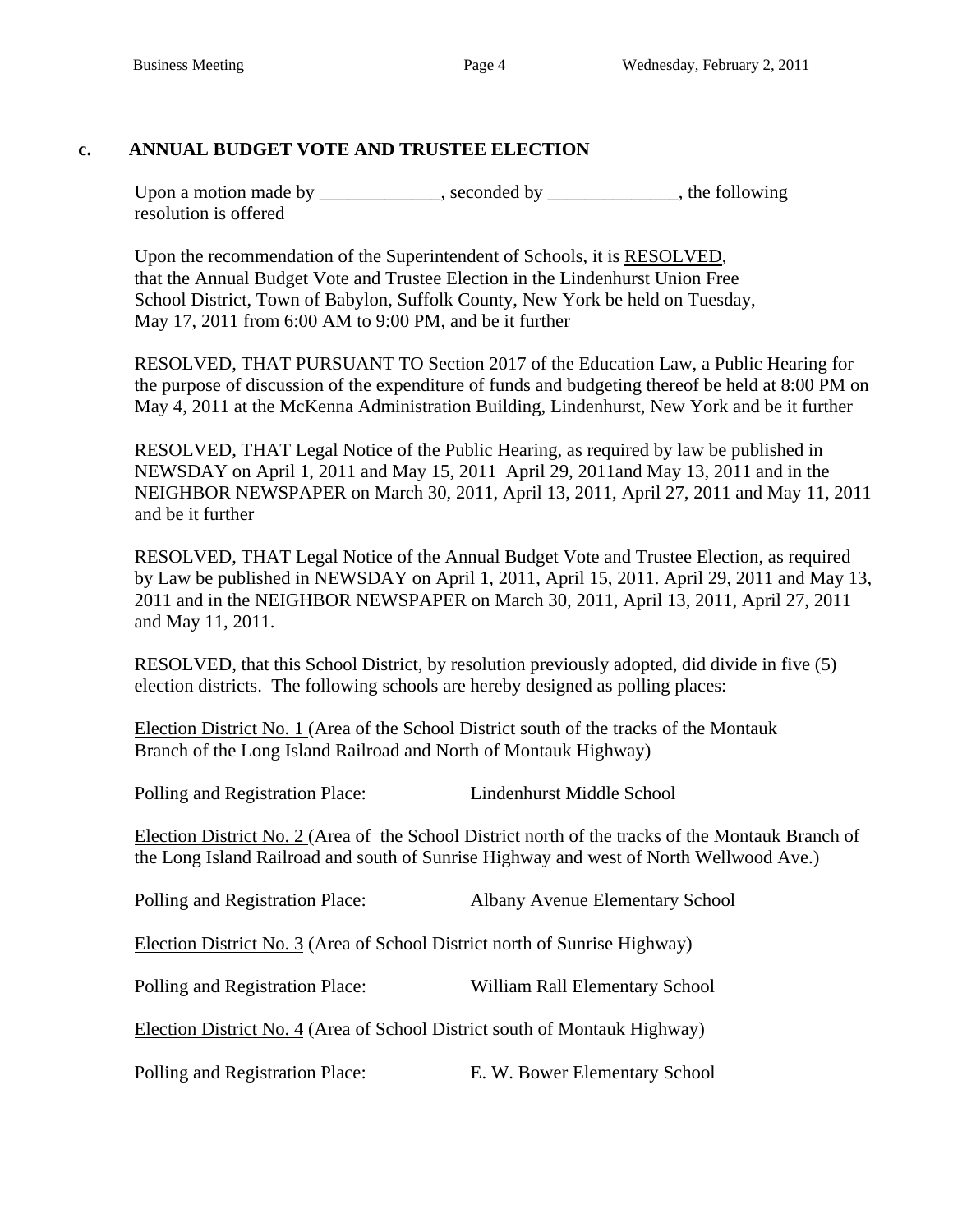Election District No. 5 (Area of School District north of the tracts of the Montauk Branch of the Long Island Railroad, south of sunrise Highway and east of North Wellwood Ave.)

Polling and Registration Place: Daniel Street Elementary School

RESOLVED, that the Board of Education, in addition to the legal publication in four editions of each of the two above-mentioned newspapers, will send a notice with all information relative to the date and time of election to all residents and taxpayers within the District, and be it further

RESOLVED, that the residents of the Lindenhurst Union Free School District may register to vote for School District Election at the Office of the District Clerk between the hours of 9:00 o'clock AM and 4:00 o'clock PM on any day that the office is open, and also at the regularly scheduled Board of Education Business meetings during April and May. However, such registration will not take place less than five (5) days preceding any School District Election, and be it further

RESOLVED, that the District be authorized to appoint the necessary Personnel to function as Building Leaders and Election Inspectors/Clerks, and be it further

RESOLVED, that the final tally of votes shall be held at the Administration Center, 350 Daniel Street, Lindenhurst, New York at 9:00 PM on the evening of the election or as soon thereafter as the election inspectors from the five polling places can supply the necessary information.

Vote on the motion: Yes:

No:

Abstained:

Motion carried/defeated.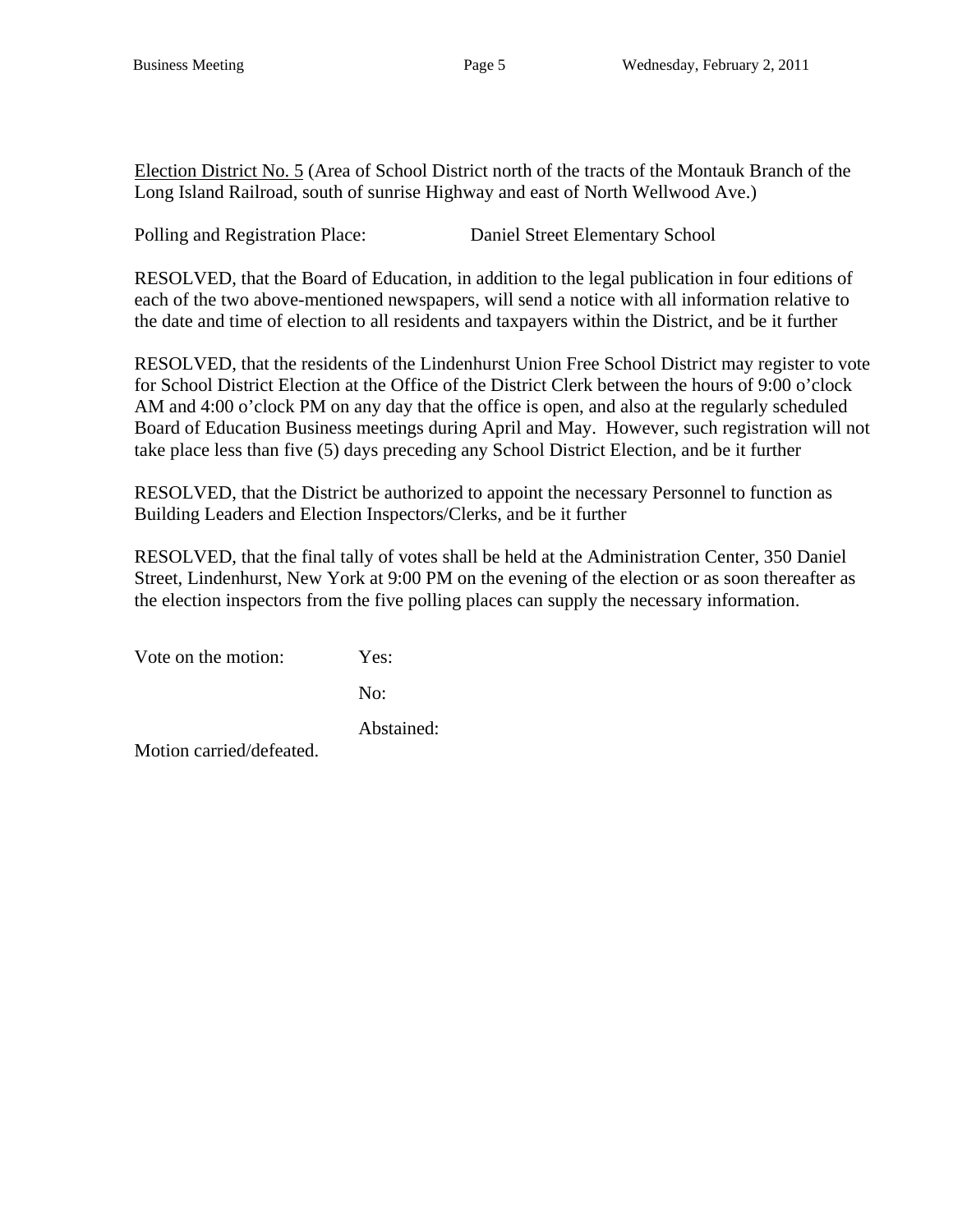# 11. SCHEDULES

| Schedule | $A-1$  | No. 9      | <b>Coaching Assignments</b>                                         |
|----------|--------|------------|---------------------------------------------------------------------|
| Schedule | $A-1$  | No. 11 - S | <b>Athletic Supervision</b>                                         |
| Schedule | $A-3$  | No. 39     | Personnel, Instructional Appointments                               |
| Schedule | $A-3$  | No. 40     | Personnel, Instructional Appointments                               |
| Schedule | $A-3$  | No. 41     | Personnel, Instructional Appointments -<br>Elementary               |
| Schedule | $AS-1$ | No. 9      | Substitute Personnel Instructional -<br>Resignations & Terminations |
| Schedule | $AS-3$ | No. 13     | <b>Substitute Personnel Appointments</b>                            |
| Schedule | $B-3$  | No. 12     | Non-instructional Personnel Appointments                            |
| Schedule | D      | No. 24     | <b>Pupil Personnel Services</b>                                     |
| Schedule | G      | No. $6$    | Approval of Bids                                                    |
| Schedule | OA/C   | No. 19     | <b>Outside Agencies/Consultants</b>                                 |